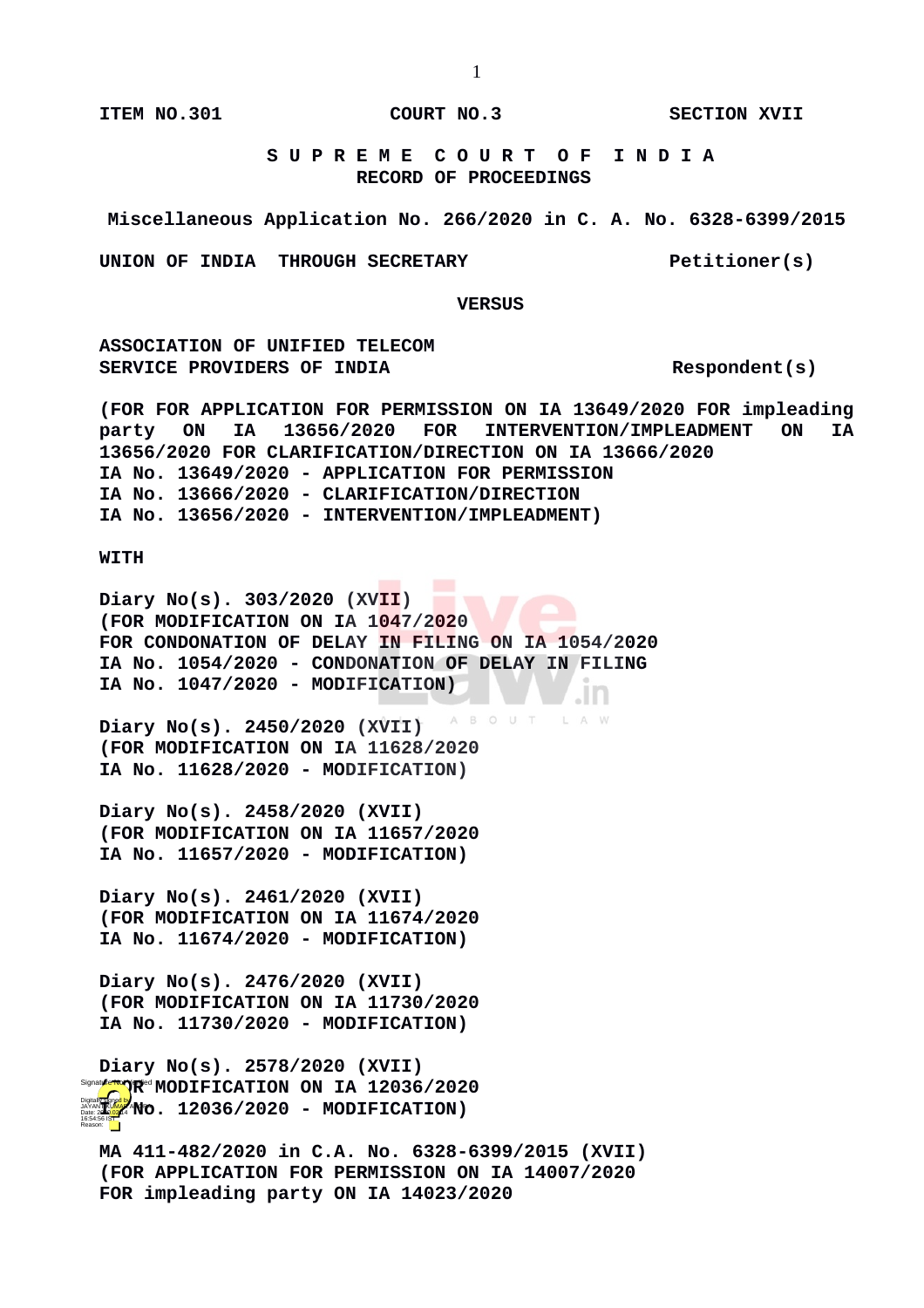**FOR INTERVENTION/IMPLEADMENT ON IA 14023/2020 FOR CLARIFICATION/DIRECTION ON IA 14025/2020 FOR PERMISSION TO FILE ADDITIONAL DOCUMENTS/FACTS/ANNEXURES ON IA 16159/2020 IA No. 14007/2020 - APPLICATION FOR PERMISSION IA No. 14025/2020 - CLARIFICATION/DIRECTION IA No. 14023/2020 - INTERVENTION/IMPLEADMENT IA No. 16159/2020 - PERMISSION TO FILE ADDITIONAL DOCUMENTS/FACTS/ANNEXURES) MA 267-338/2020 in C.A. No. 6328-6399/2015 (XVII) IA No. 14370/2020 - APPLICATION FOR PERMISSION IA No. 14375/2020 - CLARIFICATION/DIRECTION) MA 339-410/2020 in C.A. No. 6328-6399/2015 (XVII) (FOR APPLICATION FOR PERMISSION ON IA 14389/2020 FOR CLARIFICATION/DIRECTION ON IA 14391/2020 IA No. 14389/2020 - APPLICATION FOR PERMISSION IA No. 14391/2020 - CLARIFICATION/DIRECTION) W.P.(C) No. 238/2020 (PIL-W) (FOR ADMISSION and IA No.17942/2020-EX-PARTE STAY[TAG WITH DY. NO. 2578/2020 IN CA NOS. 8646-48 OF 2018.) Date : 14-02-2020 These matters were called on for hearing today. CORAM : HON'BLE MR. JUSTICE ARUN MISHRA HON'BLE MR. JUSTICE S. ABDUL NAZEER HON'BLE MR. JUSTICE M.R. SHAH Counsel for the parties Mr. Tushar Mehta, Solicitor General Mr. Vikramajit Banerjee, ASG Mr. Arijit Prasad, Sr. Adv. Mr. G. S. Makker, Adv. Mr. Mukul Rohtagi, Sr. Adv. Mr. Jasmeet Singh, Adv. Mr. Sandeep Chilana, Adv. Mr. Rusheet Saluja, Adv. Mr. Saif Ali, Adv. Mr. Satyendra Mani Tripathi, Adv. Mr. Pushpendra Singh Bhadoriya, Adv. Mr. Abhishek Mohanty, Adv. Mr. Naman Joshi, Adv. Mr. F. S. Nariman, Sr. Adv. Mr. Mukul Rohtagi, Sr. Adv. Mr. N. K. Kaul, Sr. Adv. Mr. Mahesh Agarwal, Adv.** 

2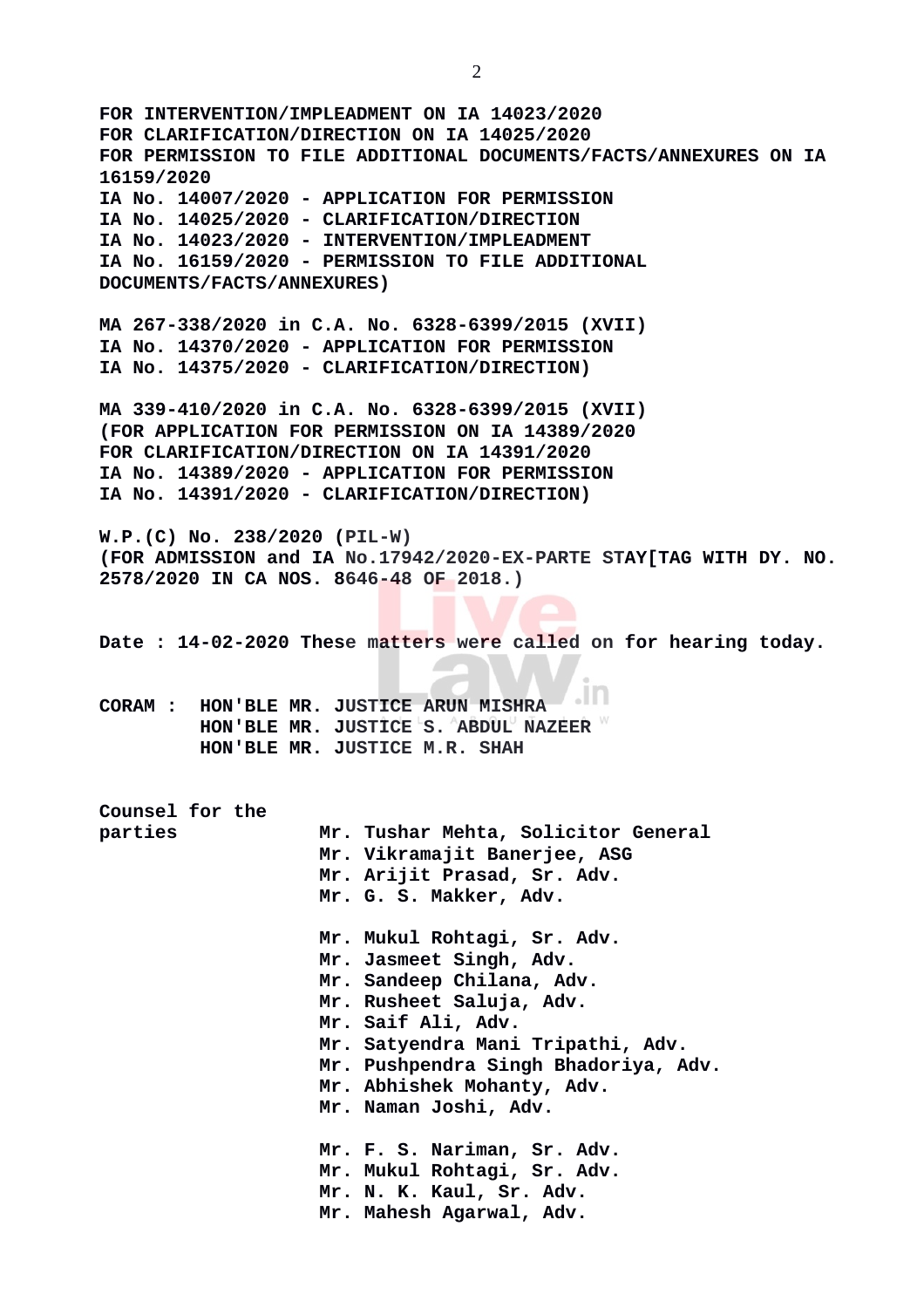**Ms. Shally Bhasin, Adv. Mr. Victor Das, Adv. Ms. Sayaree Basu Mallik, Adv. Ms. Vaishali Kalera, Adv. Mr. Saloni Mahajan, Adv. Mr. E. C. Agrawala, Adv. Mr. K. V. Vishwanathan, Sr. Adv. Mr. Tarun Johri, Adv. Mr. Kapil Sibal, Sr. Adv. Mr. Nitin Kala, Adv. Mr. Kunal Singh, Adv. Mr. Manjul Vajpai, Adv. Mr. Jagjit Singh, Adv. Mr. P. Ramesh Kumar, Adv. Mr. Arvind P. Datar, Sr. Adv. Mr. Mansoor Ali Shoket, Adv. Mr. Kunal Singh, Adv. Mr. Santosh Sachin, Adv. Ms. Ranjeeta Rohtagi, Adv. Mr. Brijender Chahar, Sr. Adv. Mr. Anil Kumar Mishra, Adv. Mr. Sriram P., Adv. Mr. P. Vishnu Shankar, Adv. Mr. Kapil Sibal, Sr. Adv. Mr. Manjul Bajpai, Adv. Mr. Jagjeet Singh, Adv. Mr. Mansoor Ali Shoket, Adv. Mr. Nitin Kala, Adv. Mr. Pukhrambam Ramesh Kumar, Adv. Mr. Karun Sharma, Adv. Mr. Kunal Singh, Adv. Mr. Mukul Rohtagi, Sr. Adv. Mr. Maninder Singh, Sr. Adv. Mr. Ravi Prakash, Adv. Ms. Bani Dikshit, Adv. Mr. Prashant Rana, Adv. for M/s DSK Legal Mr. Arvind P. Datar, Sr. Adv. Mr. Pinaki Mishra, Sr. Adv. Mr. Ramji Srinivasan, Sr. Adv. Ms. Manali Singhal, Adv. Mr. Mansoor Ali Shoket, Adv. Mr. Santosh Sachin, Adv. Mr. Deepak Singh Rawat, Adv. Mr. Ranjeeta Rohtagi, Adv.**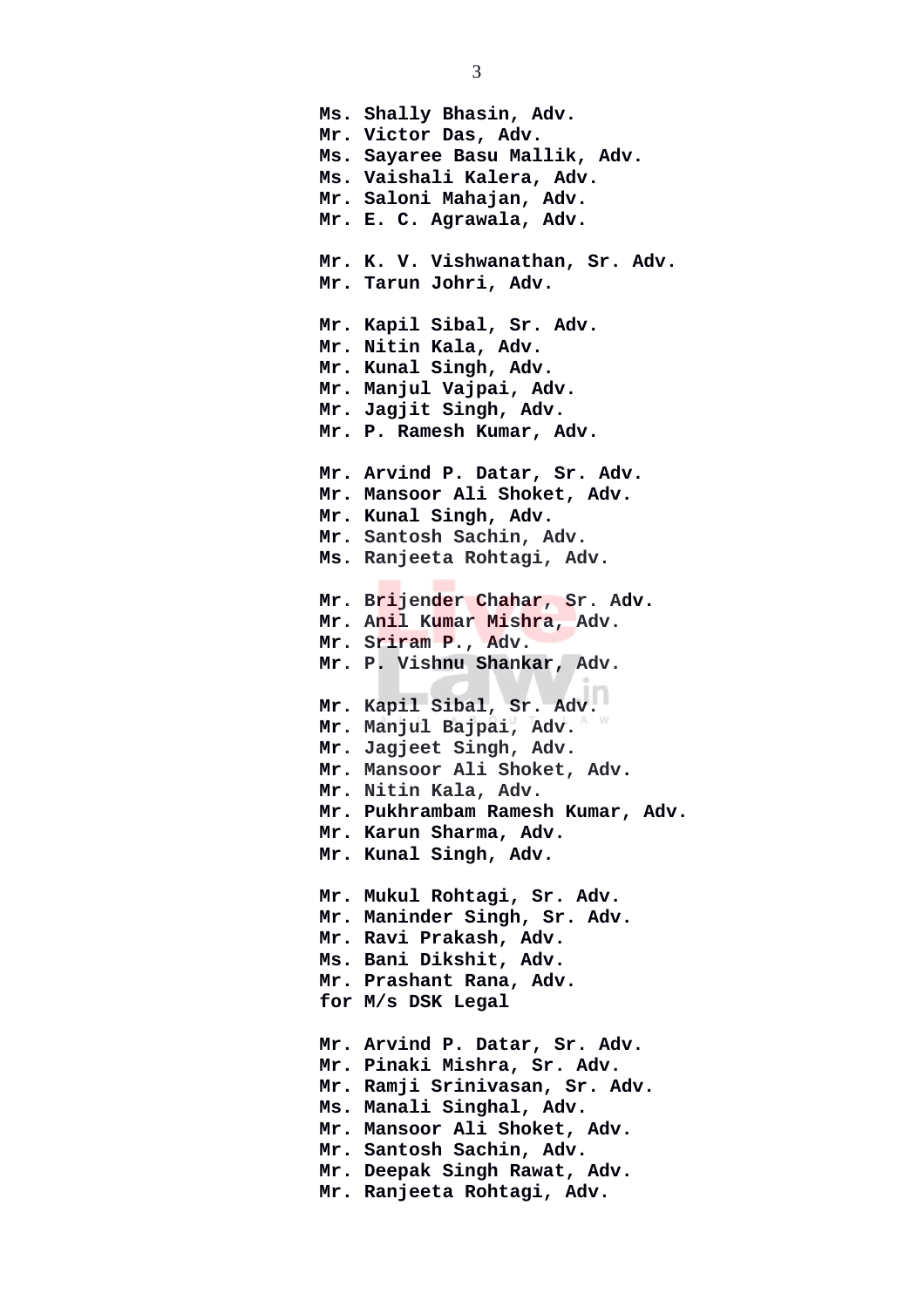**Dr. A. M. Singhvi, Sr. Adv. Mr. Gopal Jain, Sr. Adv. Mr. Harsh Kaushik, Adv. Mr. Abhay Chattopadhyay, Adv. Ms. Nikita Chitale, Adv. Mr. Atul Menon, Adv. Ms. Anshula, Adv. Mr. Amit Bhandari, Adv. Mr. Meet Malhotra, Sr. Adv. Mr. Ravi S. Chauhan, Adv. Mr. Pratap Shanker, Adv. Ms. Shilpi Shrivastava, Adv. Mr. Swetank Shantanu, Adv. Mr. Wasim A. Qadri, Sr. Adv. Mr. Vibhu Shankar Mishra, Adv. Ms. Snidha Mehra, Adv. Mr. B. V. Balram Das, Adv. Mr. Sriram P., AOR M/S. D.s.k. Legal, AOR Mr. Tarun Johri, AOR Mr. Jasmeet Singh, AOR Mr. Pukhrambam Ramesh Kumar, AOR Mr. Harsh Kaushik, AOR Ms. Ranjeeta Rohatgi, AOR Mr. E. C. Agrawala, AOR Mr. Swetank Shantanu, AOR**

**For Respondent(s)**

 **UPON hearing the counsel the Court made the following O R D E R**

**MA No. 266/2020 in C. A. No. 6328-6399 of 2015 [ITEM NO. 301]**

**M.A.D.NO. 303 OF 2020 [ITEM NO. 301.1]**

**MA NO. 339-410/2020 IN C. A. NO. 6328-6399 OF 2015 [ITEM NO.301.9]**

**MA.NO. 267-338/2020 IN C. A. NO. 6328-6399 OF 2015 [ITEM NO. 301.8]**

**The learned senior counsel appearing for the applicants seek leave to withdraw these misc. applications with liberty to avail appropriate remedy before appropriate forum in accordance with law, in case necessity arises.**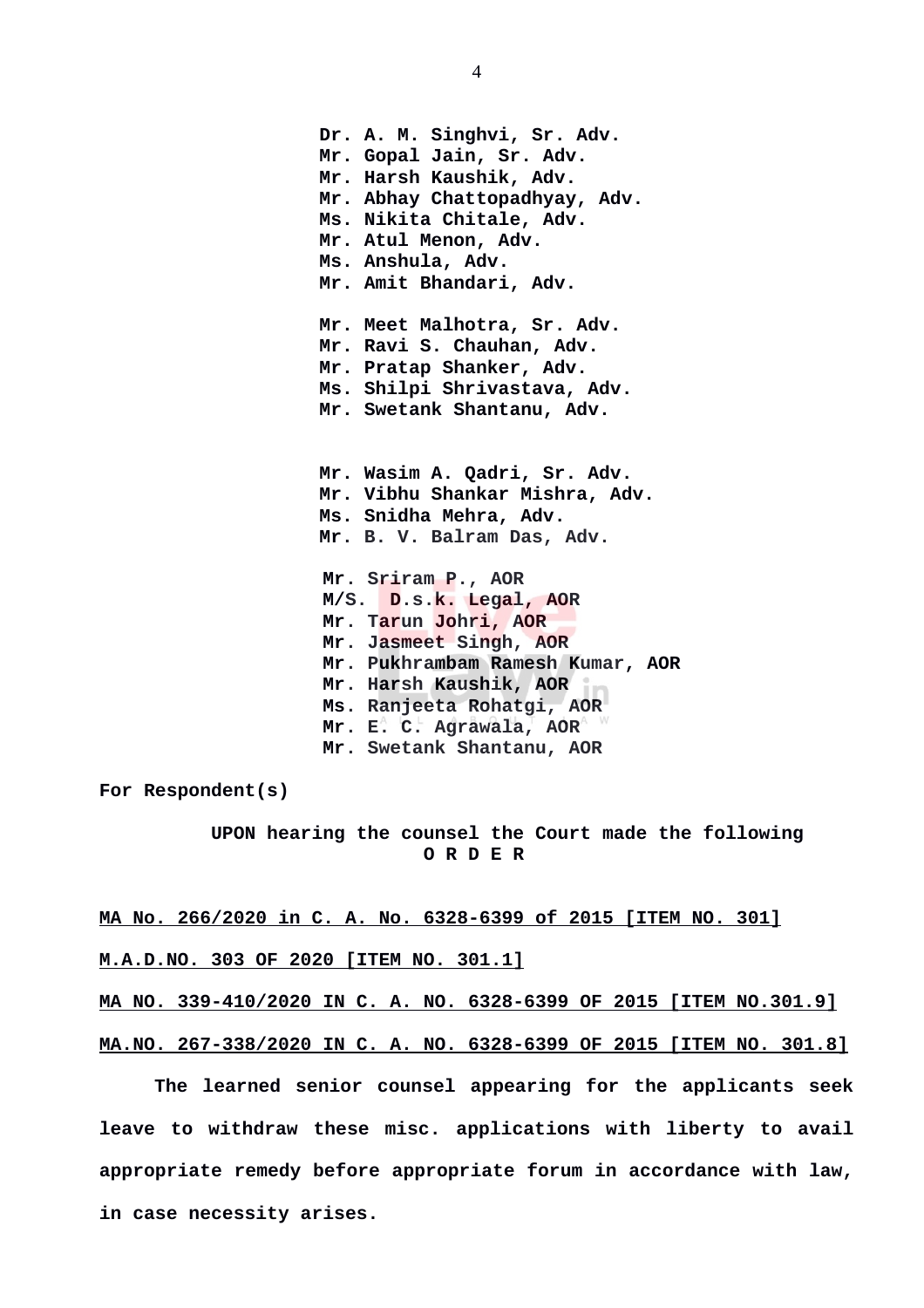**With the above liberty, the misc. applications are disposed of as withdrawn.**

## **-----------**

**This case projects a very disturbing scenario. The companies have violated the order passed by this Court in pith and substance. In spite of the dismissal of the Review application, they have not deposited any amount so far. It appears the way in which things are happening that they have scant respect to the directions issued by this court. A Desk Officer of the Department of Telecommunications has the temerity to pass the order to the effect of issuing a direction to the Accountant General, another Constitutional Authority, "***not to insist for any payment pursuant to the order passed by this Court and not to take any coercive steps till further orders."* **This is nothing but a device to scuttle order of this Court. This kind of order should not have been passed by the Desk Officer at all.** 

**In the circumstances, we draw contempt proceedings against the Desk Officer for passing the order and violating the order passed by this Court. The Managing Directors/Directors of the companies also to show cause why we should not initiate contempt proceedings against them for violating the order passed by this Court by not depositing the amount, on the next date of hearing. Let the concerned Officer, sitting over the order passed by this Court, also file reply.** 

**It is made clear that in case the order passed by this Court is not complied with, the above persons shall remain personally**

5